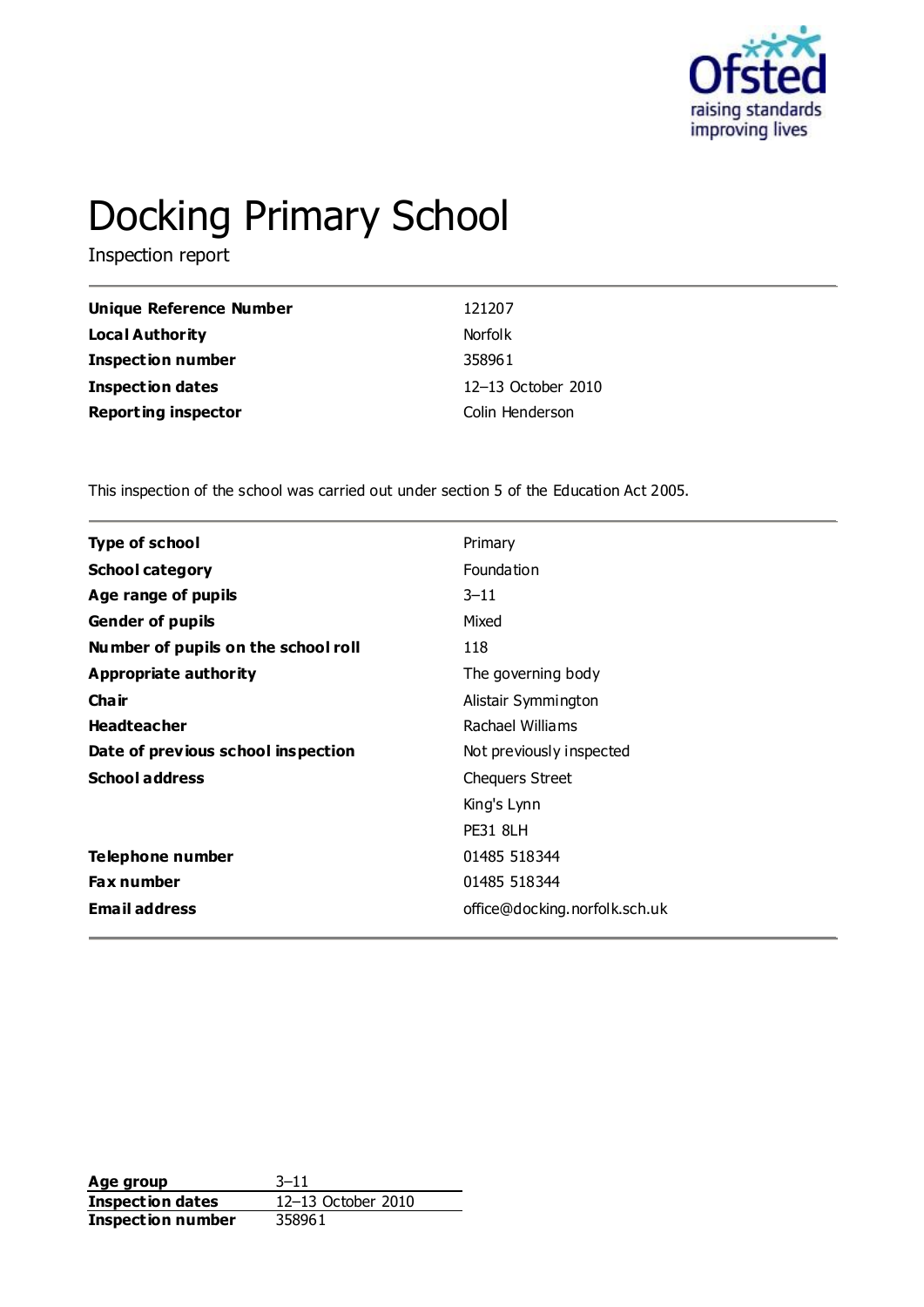The Office for Standards in Education, Children's Services and Skills (Ofsted) regulates and inspects to achieve excellence in the care of children and young people, and in education and skills for learners of all ages. It regulates and inspects childcare and children's social care, and inspects the Children and Family Court Advisory Support Service (Cafcass), schools, colleges, initial teacher training, work-based learning and skills training, adult and community learning, and education and training in prisons and other secure establishments. It assesses council children's services, and inspects services for looked after children, safeguarding and child protection.

Further copies of this report are obtainable from the school. Under the Education Act 2005, the school must provide a copy of this report free of charge to certain categories of people. A charge not exceeding the full cost of reproduction may be made for any other copies supplied.

If you would like a copy of this document in a different format, such as large print or Braille, please telephone 0300 1234 234, or email **[enquiries@ofsted.gov.uk](mailto:enquiries@ofsted.gov.uk)**.

You may copy all or parts of this document for non-commercial educational purposes, as long as you give details of the source and date of publication and do not alter the documentation in any way.

To receive regular email alerts about new publications, including survey reports and school inspection reports, please visit our website and go to 'Subscribe'.

Royal Exchange Buildings St Ann's Square Manchester M2 7LA T: 0300 1234 234 Textphone: 0161 618 8524 E: **[enquiries@ofsted.gov.uk](mailto:enquiries@ofsted.gov.uk)**

W: **[www.ofsted.gov.uk](http://www.ofsted.gov.uk/)**

© Crown copyright 2010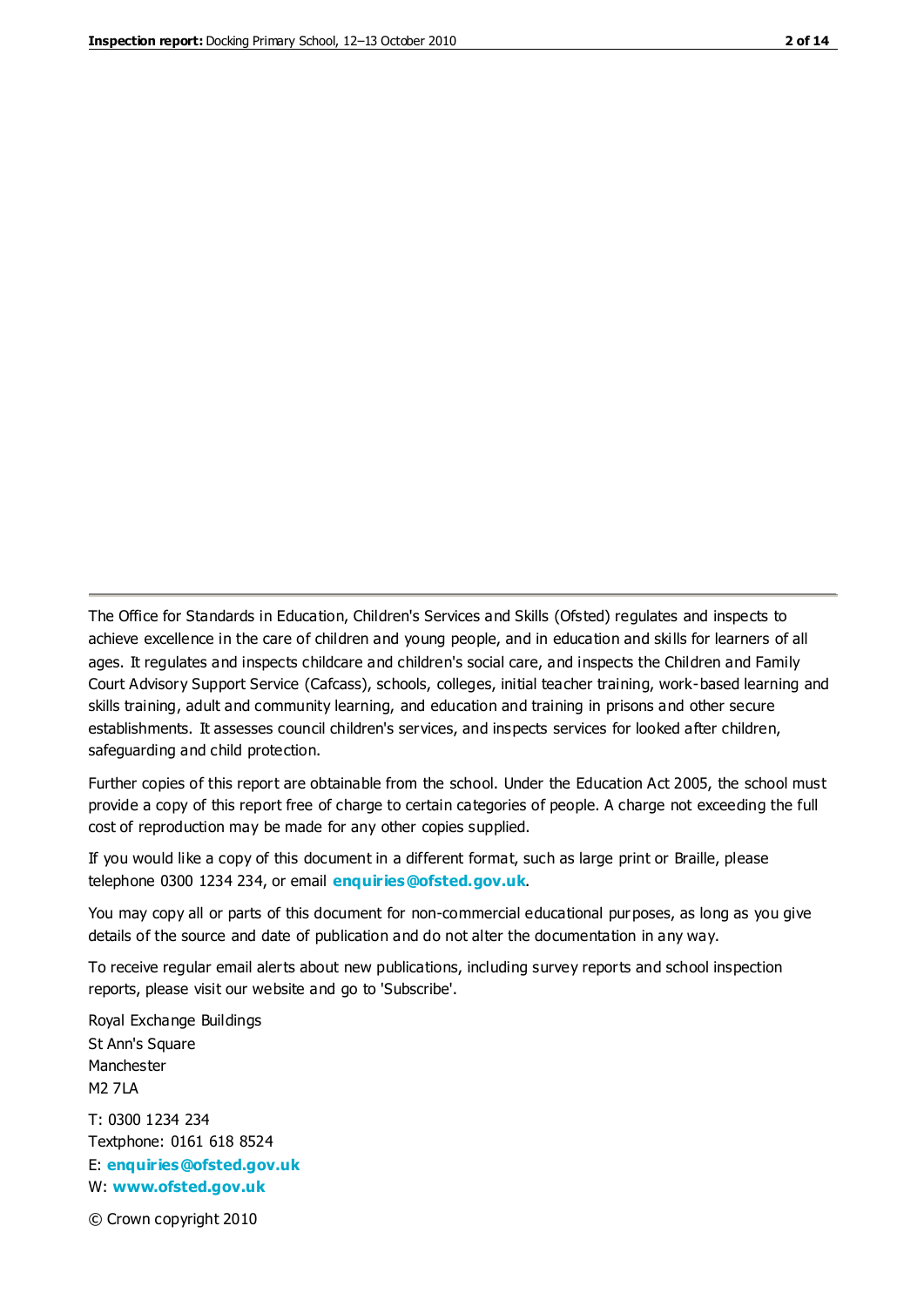# **Introduction**

This inspection was carried out by two additional inspectors. They observed nine lessons involving six teachers and eight teaching assistants. Meetings were held with governors, staff, groups of pupils and parents. Inspectors observed the school's work, and looked at a wide range of documentation, including the school development plan, self-evaluation form and local authority monitoring reports. They also analysed 37 parent questionnaires, 40 pupil and 13 staff questionnaires.

The inspection team reviewed many aspects of the school's work. It looked in detail at the following:

- What is the current achievement of pupils, particularly in mathematics?
- How well do teachers use assessment procedures to improve pupils' work?
- How effective are leadership and management in improving standards?
- Does the school encourage pupils' personal development, well-being, their enjoyment of learning, and promote a desire to achieve?

# **Information about the school**

This school is smaller than average and most of its pupils come from the nearby village. The number of pupils has increased by 25% in the last three years due to increasing numbers from Docking and more pupils coming from outside the immediate area, particularly into Key Stage 2. They come from a broad range of backgrounds and the proportion known to be eligible for free school meals is below average. All pupils speak English as their first language. The proportion of pupils with special educational needs and/or disabilities and those with a statement of special educational needs is above average. Pre-school provision for children aged from 2 years, which is not operated by the governing body, operates on the school site and is inspected separately. The school has achieved Healthy Norfolk Schools status and Sportsmark. In the last twelve months, the school has experienced a high level of staff illness and change.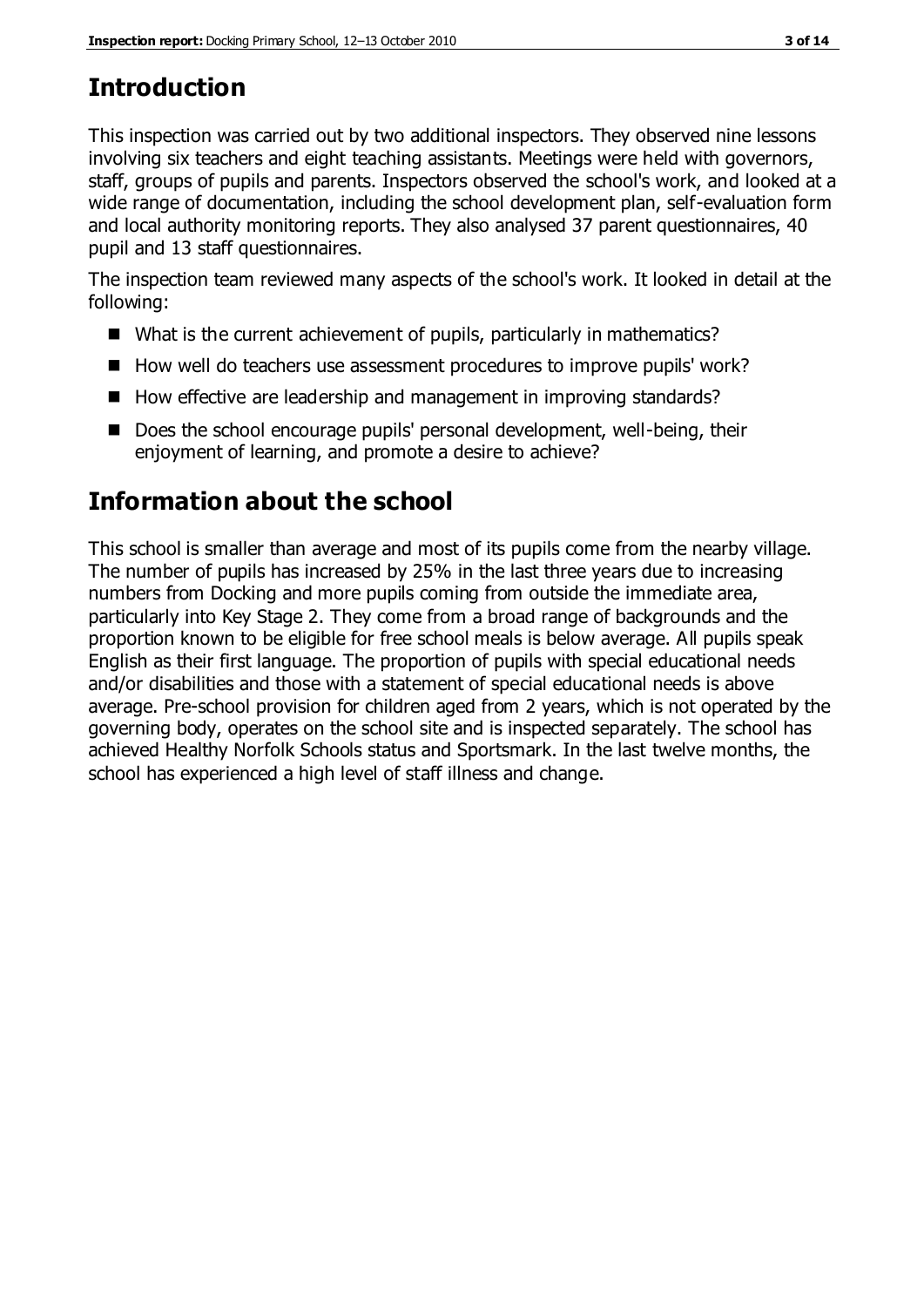**Inspection grades: 1 is outstanding, 2 is good, 3 is satisfactory, and 4 is inadequate** Please turn to the glossary for a description of the grades and inspection terms

## **Inspection judgements**

| Overall effectiveness: how good is the school? |  |
|------------------------------------------------|--|
|------------------------------------------------|--|

#### **The school's capacity for sustained improvement 2**

#### **Main findings**

Docking Primary continues to provide a good education for its pupils, which is valued highly by pupils and their parents. It is a friendly, harmonious school where pupils enjoy their learning and respond well in a safe, caring and supportive learning environment. One parent commented, 'The school is evolving and expanding due to its quality, reputation and ethos. It helps children to aspire and improve but still maintains the basic strong community feel'. Each pupil is valued and staff provide outstanding care and guidance to ensure that all are happy, feel safe and are keen to learn. Behaviour in lessons and around the school is excellent, for example, when the older pupils play with the younger ones at lunchtime. A high level of staff change, which concerned some parents, has been handled effectively by the strong leadership of the headteacher and an effective governing body. They have used the opportunity to bring together an increasingly cohesive staff team that provides a good quality of teaching. Pupils achieve well and standards of attainment are improving.

Pupils enjoy the interesting curriculum themes and good range of learning activities. Such initiatives as the 'Field of Dreams' outdoor learning provision are used well to create an attractive and stimulating learning environment. These encourage pupils to adopt a positive approach to learning and a desire to achieve their best. Pupils benefit from high quality pastoral care to ensure that their personal needs are met. Those who have special educational needs and/or disabilities, or those who are not making as much progress as they should, benefit from the good support given by a very effective team of experienced and well-qualified teachers and teaching assistants. They work in a close partnership with class teachers to focus on individual pupils' needs and help them to make good progress. The very effective use of additional individual tuition has improved pupils' self-confidence and raised standards, for example, increasing the number of pupils attaining above average standards in mathematics.

Most Early Years Foundation Stage children join the Nursery class from the on-site preschool with skills and abilities that are below those expected for their age, particularly in aspects of language development. Children benefit from a well organised and stimulating provision and make good progress. They continue to make good progress throughout the school. Staff changes during the last school year, particularly in Years 5 and 6, resulted in some pupils making slower than expected progress. Current data shows that good teaching has put these pupils back on track and they are on target to achieve standards that are at least average, with an increasing number achieving above average standards. Standards in reading and science are above national averages. Those in mathematics are broadly average, although some pupils have weaknesses in their mental recall skills.

Teaching is good in each key stage. Teachers manage their classes very effectively to ensure that pupils stay focused on their work. They use assessment information well to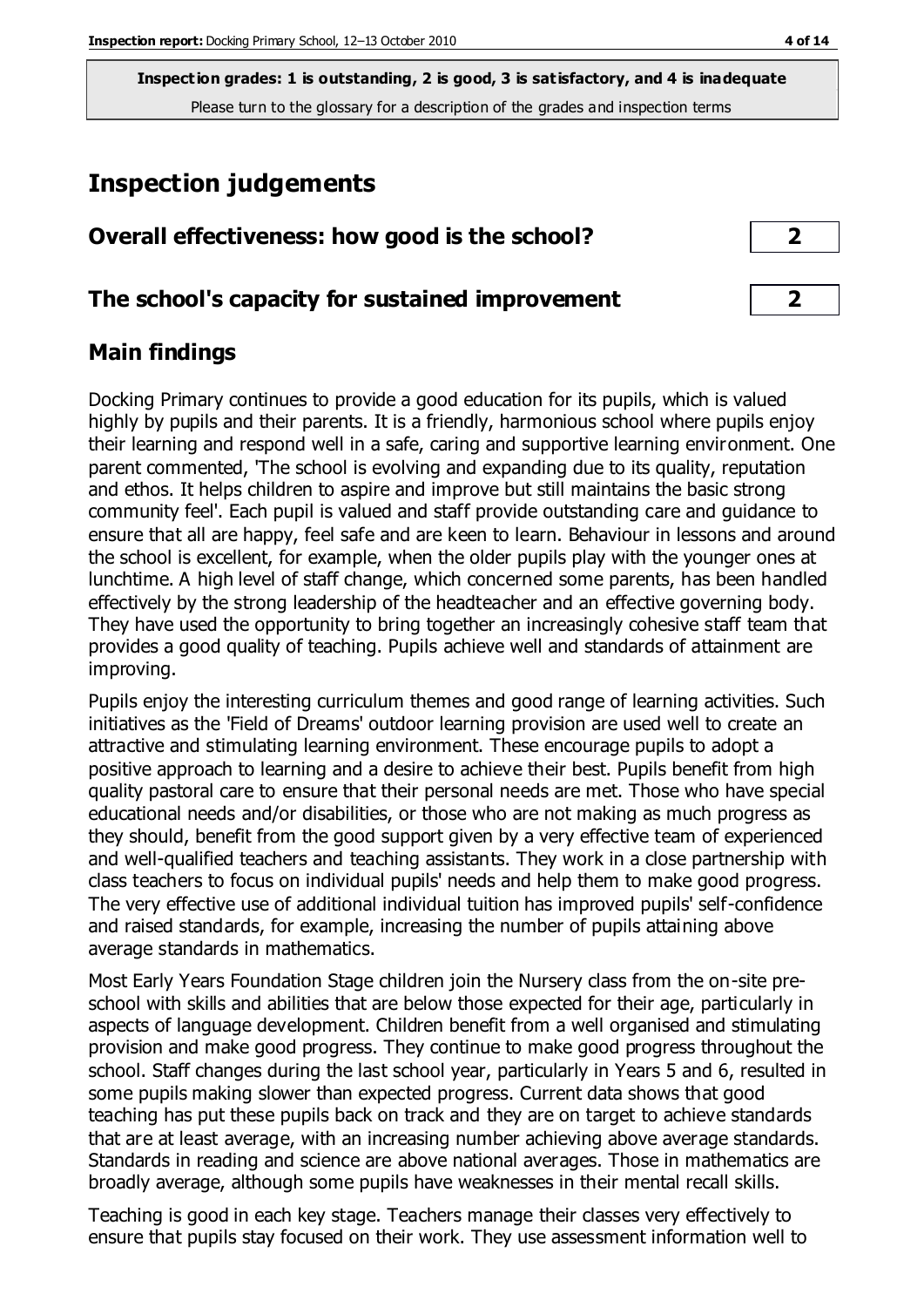#### **Inspection grades: 1 is outstanding, 2 is good, 3 is satisfactory, and 4 is inadequate** Please turn to the glossary for a description of the grades and inspection terms

plan work that meets different learning needs. They are not as successful in using the information to show pupils what they need to do specifically to improve their work. The school has established a good partnership with parents and carers, and many contribute well to their children's learning in the different curriculum themes.

A recently re-structured staff leadership team, with the support of an influential and effective governing body, is working together well to improve pupils' attainment. Cohesive management is focusing successfully on raising standards and providing a good capacity to improve. Improvements in the school's self-evaluation, for example through better tracking of pupils' progress, are targeting areas that need improvement. Procedures involving subject leaders and governors, to check that the school is on track to achieve its targets are not always rigorously adopted.

## **What does the school need to do to improve further?**

- Raise attainment in mathematics across the school by:
	- improving pupils' mental recall skills; and
	- applying these skills to solve challenging number problems.
- Develop further the processes by which subject leaders and governors evaluate how well pupils are achieving and targeting improvement, ensuring a rigorous approach.
- Embed procedures in each class to:
	- help pupils understand what they need to do to improve their work; and
	- $-$  ensure that teachers check carefully that pupils use their understanding to raise their standard of work.

## **Outcomes for individuals and groups of pupils 2**

Pupils achieve well in lessons because they find the lessons interesting, are keen to take part and behave excellently to concentrate on their work. For example, the good use of an interactive whiteboard enthused Year 5 and 6 pupils to focus diligently on designing a specific mathematical shape to fit into their planned theme park. Good support from teachers and teaching assistants help them to extend their skills. The school uses regular assessments to track pupils' achievements and provide extra support for those who are not making the progress expected. This contributes well to raising standards, for example, by helping more pupils attain above average levels. Current assessment data show pupils are progressing well and attainment is rising at both key stages after recent dips in national test results. Standards are broadly average although results vary significantly due to the small numbers in each year group and the high level of pupil mobility. For example, two thirds of pupils in the Year 6 group who took the tests in 2010 did not join the school at the start of their schooling. Standards in mathematics remain a focus for improvement. The increasing numbers of pupils with special educational needs and/or disabilities benefit from high quality support and most make good progress towards their learning targets.

Pupils are enthusiastic in their approach to learning and this is reflected clearly in their good attendance. They make good contributions to the school and local communities. The school council organises charity fund-raising events, although their involvement in improving aspects of the school's provision is not as developed. Pupils feel safe and adopt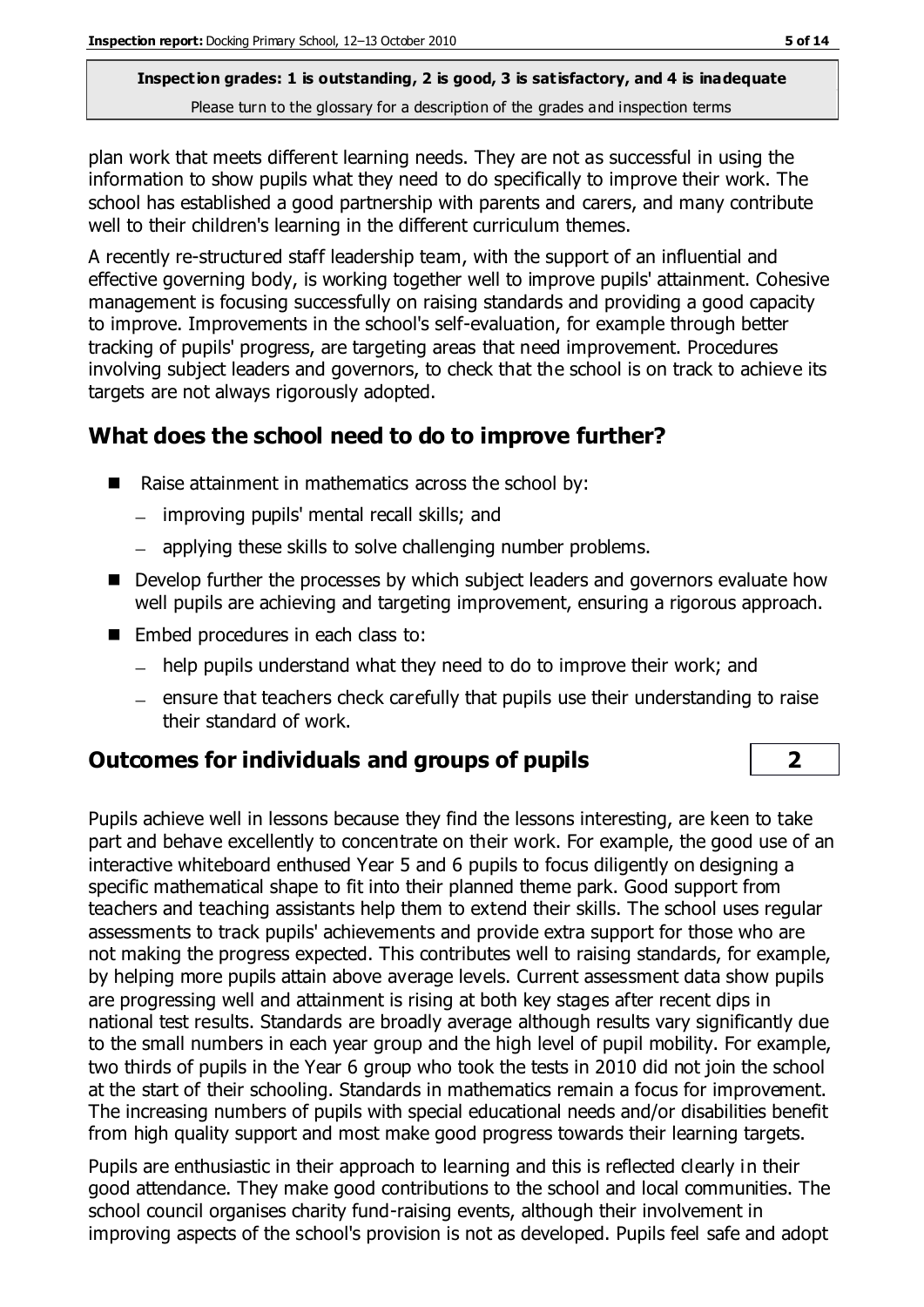## **Inspection grades: 1 is outstanding, 2 is good, 3 is satisfactory, and 4 is inadequate**

Please turn to the glossary for a description of the grades and inspection terms

healthy lifestyles, for example through their active involvement in a good range of sporting activities. Pupils' spiritual, moral, social and cultural development is good. Social and moral aspects are particularly strong and pupils' spiritual and cultural development is enhanced by their links with a Birmingham school, the local church and visiting religious leaders.

These are the grades for pupils' outcomes

| Pupils' achievement and the extent to which they enjoy their learning                                                     | $\overline{2}$           |
|---------------------------------------------------------------------------------------------------------------------------|--------------------------|
| Taking into account:<br>Pupils' attainment <sup>1</sup>                                                                   | 3                        |
| The quality of pupils' learning and their progress                                                                        | 2                        |
| The quality of learning for pupils with special educational needs and/or disabilities<br>and their progress               | $\overline{\phantom{0}}$ |
| The extent to which pupils feel safe                                                                                      | $\overline{2}$           |
| Pupils' behaviour                                                                                                         | 1                        |
| The extent to which pupils adopt healthy lifestyles                                                                       | $\overline{2}$           |
| The extent to which pupils contribute to the school and wider community                                                   | $\overline{2}$           |
| The extent to which pupils develop workplace and other skills that will contribute to<br>their future economic well-being |                          |
| Taking into account:<br>Pupils' attendance <sup>1</sup>                                                                   |                          |
| The extent of pupils' spiritual, moral, social and cultural development                                                   | 2                        |

<sup>1</sup> The grades for attainment and attendance are: 1 is high; 2 is above average; 3 is broadly average; and 4 is low

## **How effective is the provision?**

Lessons are planned carefully and organised well to provide a good range of activities to match pupils' different learning needs. Teachers manage their classes effectively ensuring that pupils stay focused on their learning. Most teachers use interesting resources to capture pupils' attention. They use questions successfully to encourage pupils to share their ideas, although some opportunities to extend more able pupils are not always taken. Discussions with Year 6 pupils show that some recent initiatives are improving their understanding of what they need to do next, for example, through identifying what they like in their partner's work. These are not embedded consistently in each class.

The curriculum offers a good range of interesting activities and is enhanced well by extracurricular clubs, visits and visitors. For example, a visit by pupils in Years 5 and 6 provided a lively insight into Victorian life. Good use is made of interesting themes, such as castles and dinosaurs; an approach which is shown to enthuse the higher than average proportion of boys. They are planned carefully to meet different learning needs and are reviewed to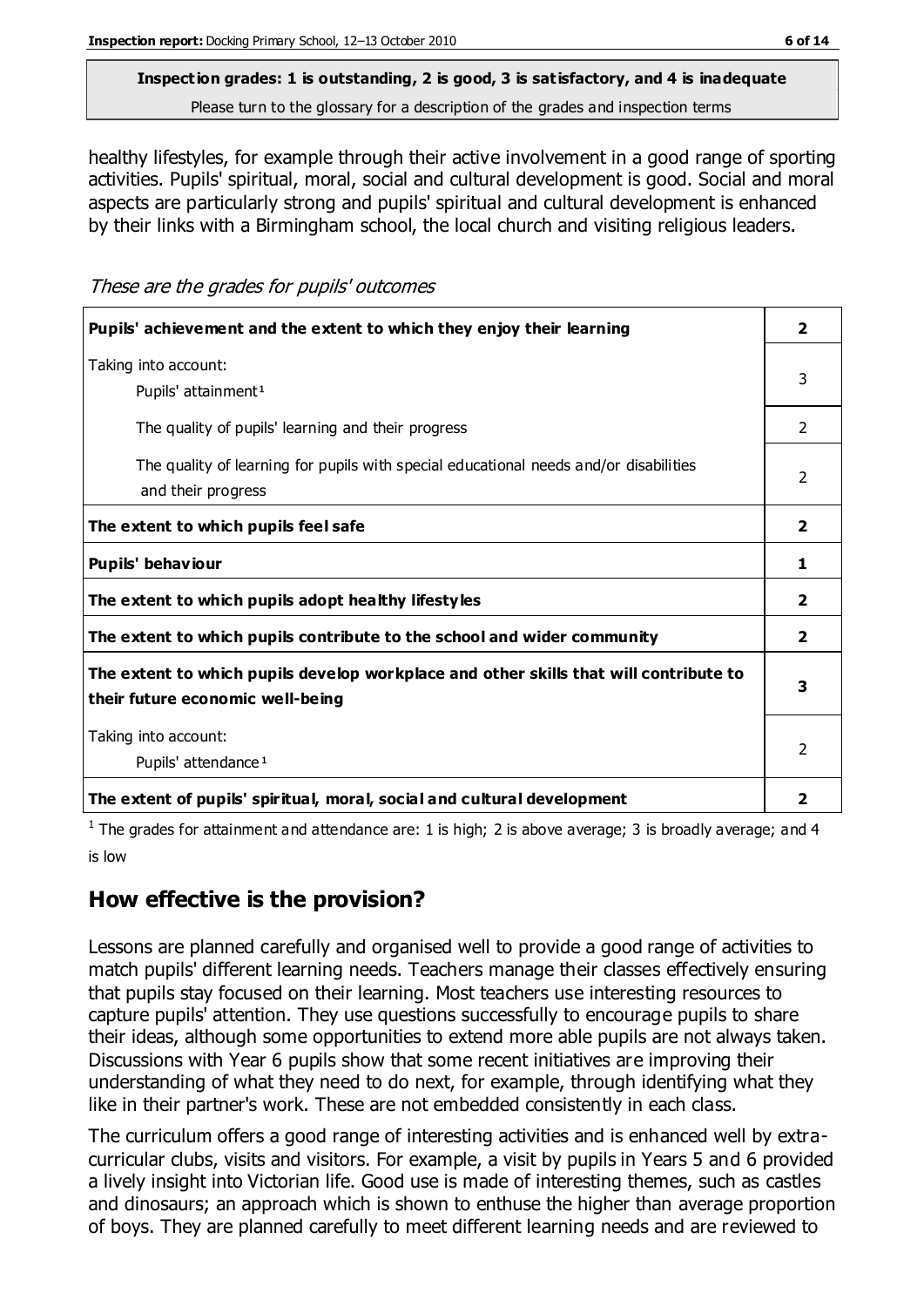#### **Inspection grades: 1 is outstanding, 2 is good, 3 is satisfactory, and 4 is inadequate** Please turn to the glossary for a description of the grades and inspection terms

reflect the restructuring in classes as numbers increase. Good links with other local schools provide good opportunities for pupils to extend their sporting skills.

The outstanding care and support are key factors in helping pupils enjoy school and encouraging them to try hard. Staff know each individual pupil well and interventions begin early to improve attitudes and build confidence. Pupils benefit from very good support in classroom activities and through excellent induction processes when they join the school and when they move to their next school. Older pupils help younger ones to make friends and feel safe. Pupils whose circumstances make them vulnerable benefit particularly from close individual attention and the school's excellent links with external agencies and parents and carers.

These are the grades for the quality of provision

| The quality of teaching                                                                                    |  |
|------------------------------------------------------------------------------------------------------------|--|
| Taking into account:<br>The use of assessment to support learning                                          |  |
| The extent to which the curriculum meets pupils' needs, including, where relevant,<br>through partnerships |  |
| The effectiveness of care, guidance and support                                                            |  |

#### **How effective are leadership and management?**

The school has successfully managed a difficult period of staff absence and change by minimising disruption to pupils' learning. The headteacher provides clear and purposeful leadership to an increasingly cohesive team of staff and governors that is improving the school, for example, by strengthening Early Years Foundation Stage provision. This enables the school to follow its mission statement successfully and create a caring, creative and supportive environment. Better tracking procedures are being used effectively to set challenging improvement targets, although the involvement of governors and key subject leaders in rigorously checking if the school is on track to achieve these targets is not fully embedded.

The school promotes equal opportunities well and is successful in tackling any discrimination. It has a good partnership with parents and carers; this contributes successfully to their children's learning. Safeguarding procedures are good. The headteacher and nominated governor have a very clear understanding that the school meets current requirements and are proactive in ensuring that the school is kept safe and secure. All staff are suitably trained in child protection and there are good systems for recording any concerns. The school is successful in actively promoting cohesion within the school and local communities, for example, by being involved in projects such as Switch Off Keep Cool that addressed green issues within the community. There is a very successful link, including exchange visits, with a primary school in Birmingham. Pupils gain a better understanding of communities in other parts of the world through visitors such as a Muslim leader from Zanzibar.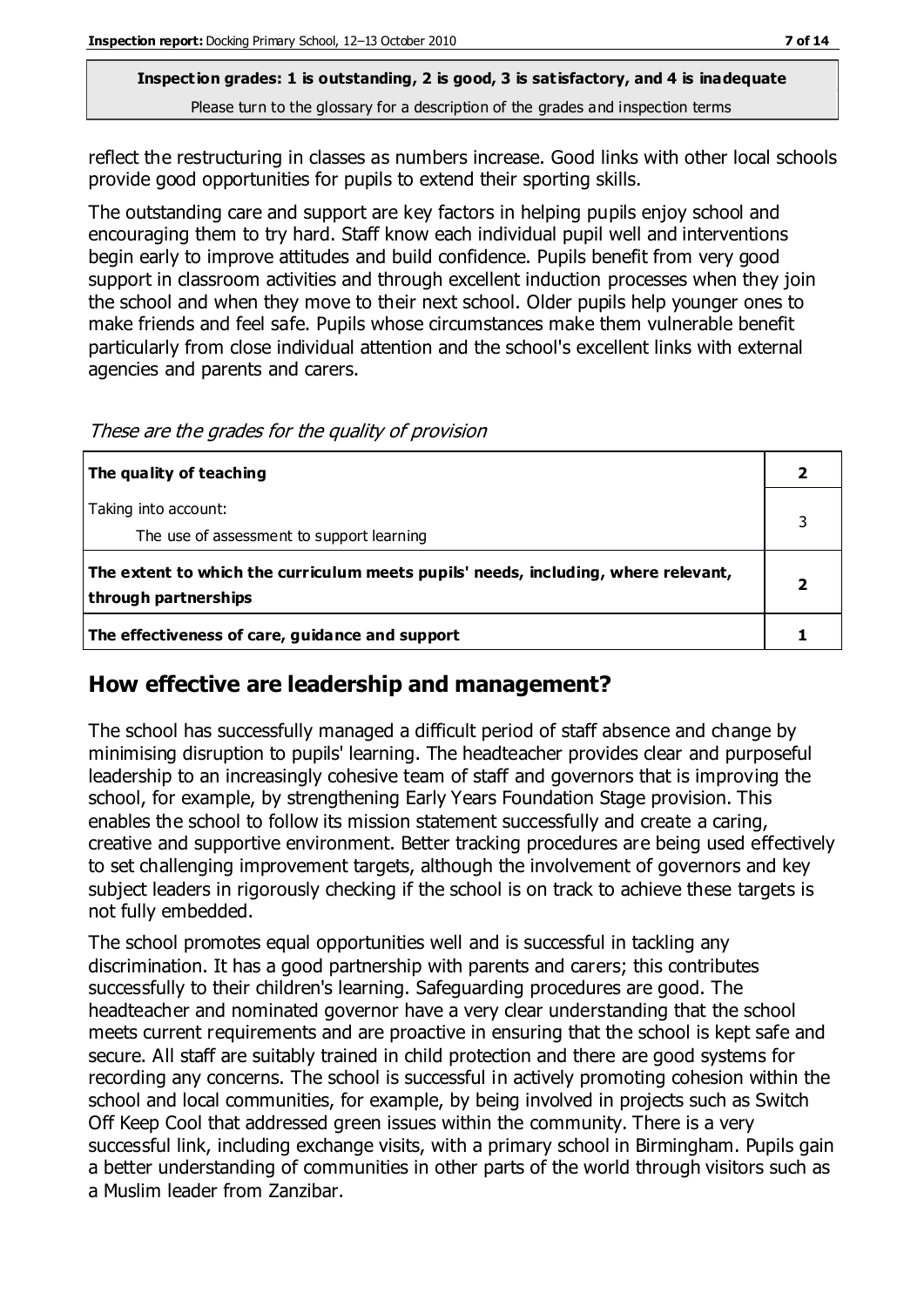**Inspection grades: 1 is outstanding, 2 is good, 3 is satisfactory, and 4 is inadequate**

Please turn to the glossary for a description of the grades and inspection terms

These are the grades for leadership and management

| The effectiveness of leadership and management in embedding ambition and driving<br>improvement                                                                  |                         |
|------------------------------------------------------------------------------------------------------------------------------------------------------------------|-------------------------|
| Taking into account:<br>The leadership and management of teaching and learning                                                                                   | 2                       |
| The effectiveness of the governing body in challenging and supporting the<br>school so that weaknesses are tackled decisively and statutory responsibilities met | $\overline{2}$          |
| The effectiveness of the school's engagement with parents and carers                                                                                             | $\overline{\mathbf{2}}$ |
| The effectiveness of partnerships in promoting learning and well-being                                                                                           | 2                       |
| The effectiveness with which the school promotes equality of opportunity and tackles<br>discrimination                                                           | $\overline{\mathbf{2}}$ |
| The effectiveness of safeguarding procedures                                                                                                                     | 2                       |
| The effectiveness with which the school promotes community cohesion                                                                                              | 2                       |
| The effectiveness with which the school deploys resources to achieve value for money                                                                             | 2                       |

#### **Early Years Foundation Stage**

Nursery and Reception Year children make good progress because they benefit from a very well planned and organised programme of activities, despite some current difficulties with premises which restrict access to parts of the provision. Staff plan carefully to include and integrate all required areas of learning. They provide a good balance between activities which are led by adults and those that the children choose to do themselves. Relationships are good. Staff know the children well, and have a good understanding of their different interests and how they learn. Teaching is good. Adults provide consistently good support to each child and promote their learning successfully, although opportunities to extend language are not always used fully. Parents are pleased with the way in which their children settle and how they are kept informed and involved.

Good leadership and management maintain a strong focus on checking carefully on how each child is doing. All staff use ongoing assessments well and make good use of photographs to record achievements and to maintain a detailed 'Learning Journey' for each child. This provision has improved considerably since the last inspection. Children make good progress. Although there is yearly variation because of the small numbers, most attain the expected learning goals by the time they enter Year 1, although some weaknesses remain in aspects of language development.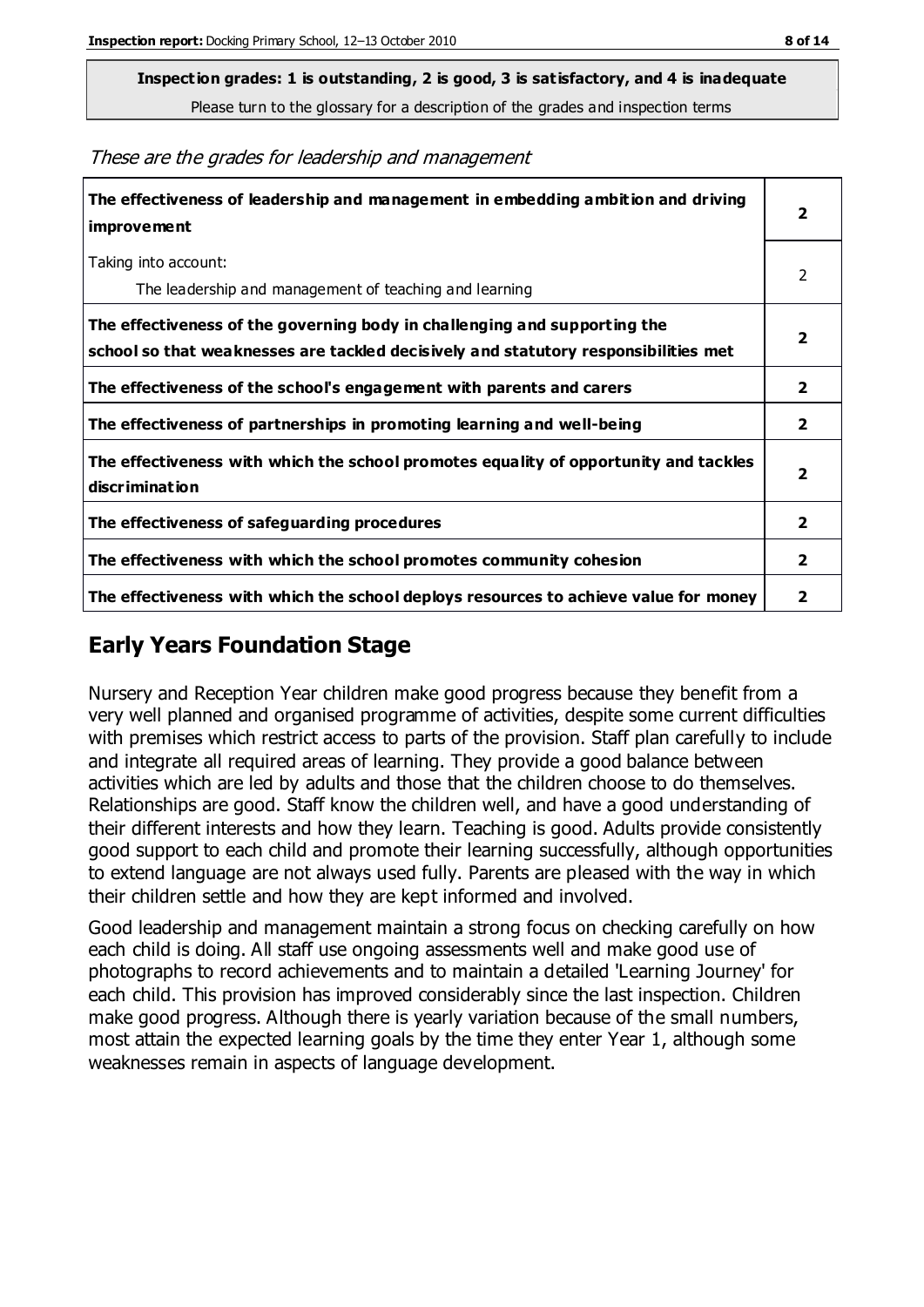**Inspection grades: 1 is outstanding, 2 is good, 3 is satisfactory, and 4 is inadequate**

Please turn to the glossary for a description of the grades and inspection terms

These are the grades for the Early Years Foundation Stage

| <b>Overall effectiveness of the Early Years Foundation Stage</b>                      |  |
|---------------------------------------------------------------------------------------|--|
| Taking into account:<br>Outcomes for children in the Early Years Foundation Stage     |  |
| The quality of provision in the Early Years Foundation Stage                          |  |
| The effectiveness of leadership and management of the Early Years Foundation<br>Stage |  |

#### **Views of parents and carers**

Most parents who responded to the questionnaire were positive about the school. They value its friendly, caring and supportive approach, which helps their children to feel safe and enjoy school. Parents are pleased with the quality of teaching and the progress being made by their children. They feel that the school meets their children's particular needs. A small number of parents are concerned about the behaviour of a very small number of pupils. Most feel that the school has effective procedures for dealing with this and behaviour overall is very good. Inspectors confirmed the view of most parents that standards of behaviour are high. A small number of parents were concerned about the effect which the high level of staff turn-over had upon the learning of their children during the last school year. Inspectors judged that the school had managed a difficult situation well and teaching is now good.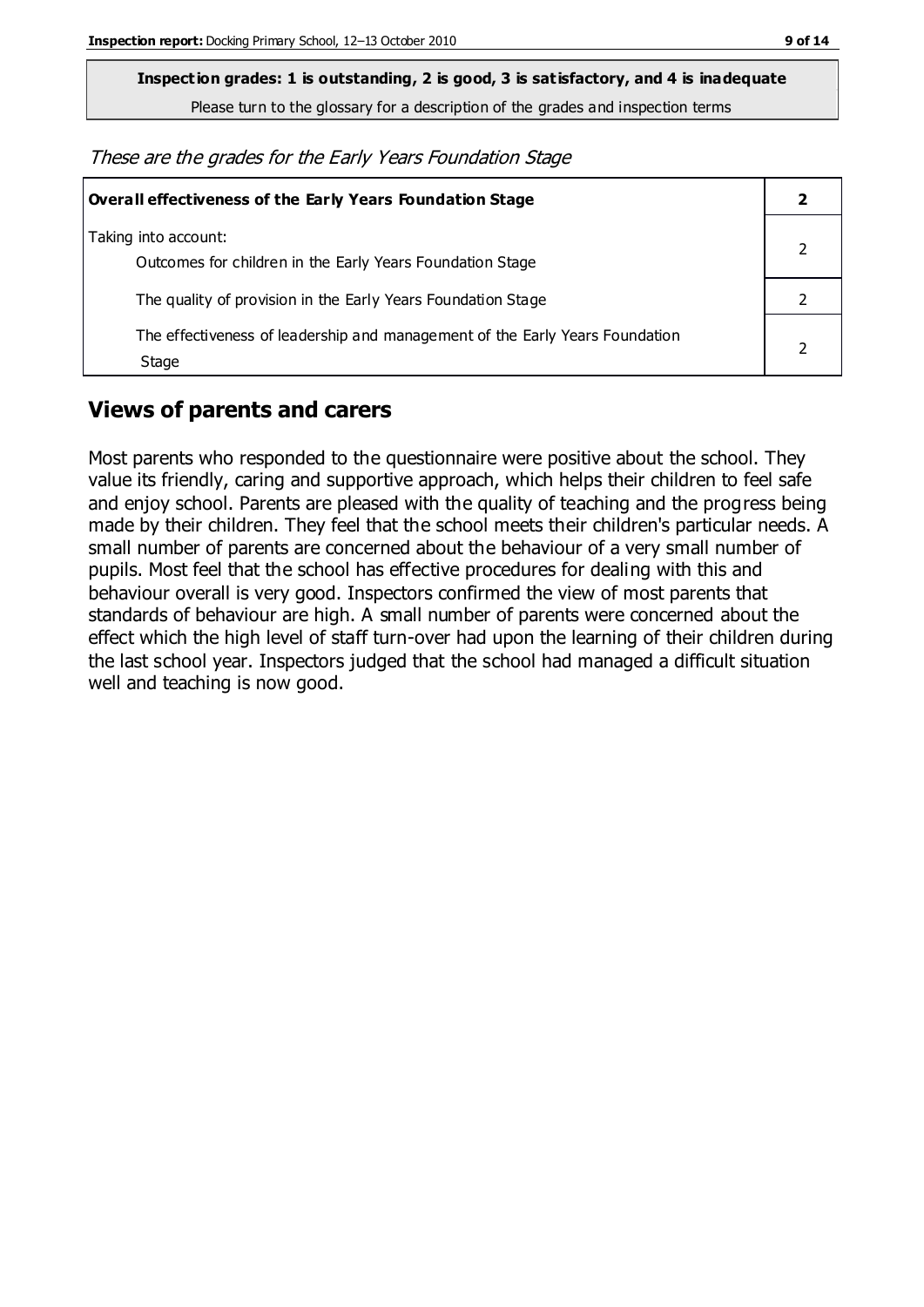#### **Responses from parents and carers to Ofsted's questionnaire**

Ofsted invited all the registered parents and carers of pupils registered at Docking Primary School to complete a questionnaire about their views of the school.

In the questionnaire, parents and carers were asked to record how strongly they agreed with 13 statements about the school. The inspection team received 37 completed questionnaires by the end of the on-site inspection. In total, there are 118 pupils registered at the school.

| <b>Statements</b>                                                                                                                                                                                                                                       | <b>Strongly</b><br>agree |               |              | <b>Disagree</b><br>Agree |                | <b>Strongly</b><br>disagree |                |               |
|---------------------------------------------------------------------------------------------------------------------------------------------------------------------------------------------------------------------------------------------------------|--------------------------|---------------|--------------|--------------------------|----------------|-----------------------------|----------------|---------------|
|                                                                                                                                                                                                                                                         | <b>Total</b>             | $\frac{0}{0}$ | <b>Total</b> | $\frac{0}{0}$            | <b>Total</b>   | $\frac{0}{0}$               | <b>Total</b>   | $\frac{0}{0}$ |
| My child enjoys school                                                                                                                                                                                                                                  | 22                       | 59            | 14           | 38                       | 1              | 3                           | $\mathbf 0$    | $\mathbf 0$   |
| The school keeps my child<br>safe                                                                                                                                                                                                                       | 24                       | 65            | 12           | 32                       | 0              | 0                           | $\mathbf 0$    | $\mathbf 0$   |
| My school informs me about<br>my child's progress                                                                                                                                                                                                       | 18                       | 49            | 16           | 43                       | 1              | 3                           | $\mathbf 0$    | $\mathbf 0$   |
| My child is making enough<br>progress at this school                                                                                                                                                                                                    | 21                       | 57            | 13           | 35                       | 0              | 0                           | 0              | $\mathbf 0$   |
| The teaching is good at this<br>school                                                                                                                                                                                                                  | 24                       | 65            | 9            | 24                       | 0              | 0                           | $\mathbf 0$    | $\mathbf 0$   |
| The school helps me to<br>support my child's learning                                                                                                                                                                                                   | 20                       | 54            | 14           | 38                       | 0              | 0                           | $\mathbf 0$    | $\mathbf 0$   |
| The school helps my child to<br>have a healthy lifestyle                                                                                                                                                                                                | 22                       | 59            | 14           | 38                       | $\mathbf{1}$   | 3                           | $\mathbf 0$    | $\mathbf 0$   |
| The school makes sure that<br>my child is well prepared for<br>the future (for example<br>changing year group,<br>changing school, and for<br>children who are finishing<br>school, entering further or<br>higher education, or entering<br>employment) | 17                       | 46            | 11           | 30                       | $\mathbf 0$    | 0                           | $\mathbf 0$    | $\mathbf 0$   |
| The school meets my child's<br>particular needs                                                                                                                                                                                                         | 17                       | 46            | 18           | 49                       | 0              | $\mathbf{0}$                | $\mathbf 0$    | $\mathbf 0$   |
| The school deals effectively<br>with unacceptable behaviour                                                                                                                                                                                             | 17                       | 46            | 15           | 41                       | 4              | 11                          | 1              | 3             |
| The school takes account of<br>my suggestions and concerns                                                                                                                                                                                              | 14                       | 38            | 19           | 51                       | 2              | 5                           | 1              | 3             |
| The school is led and<br>managed effectively                                                                                                                                                                                                            | 17                       | 46            | 16           | 43                       | $\overline{2}$ | 5                           | $\overline{2}$ | 5             |
| Overall, I am happy with my<br>child's experience at this<br>school                                                                                                                                                                                     | 22                       | 59            | 14           | 38                       | $\mathbf{1}$   | 3                           | $\mathbf 0$    | $\mathbf 0$   |

The table above summarises the responses that parents and carers made to each statement. The percentages indicate the proportion of parents and carers giving that response out of the total number of completed questionnaires. Where one or more parents and carers chose not to answer a particular question, the percentages will not add up to 100%.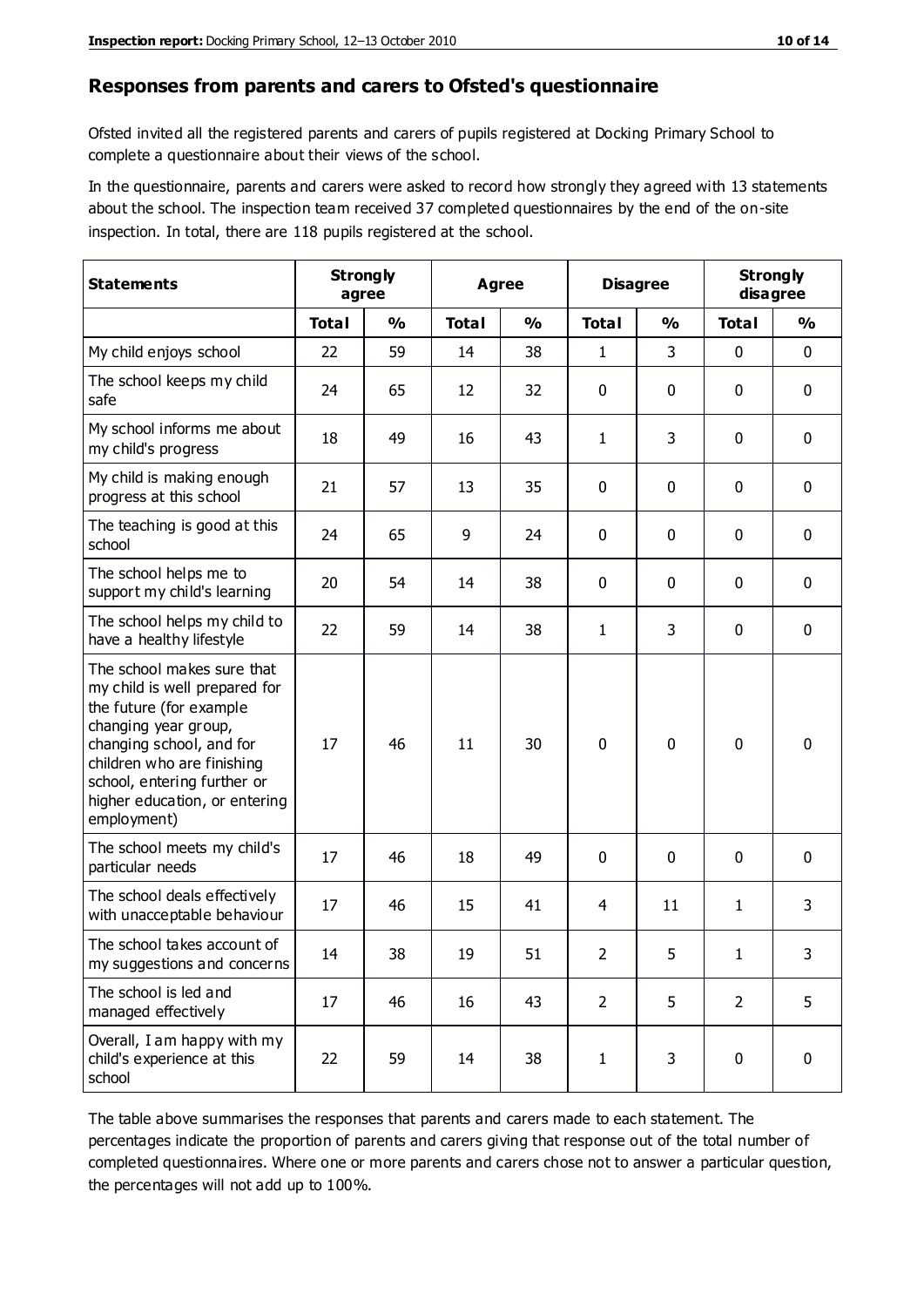## **Glossary**

| Grade   | <b>Judgement</b> | <b>Description</b>                                                                                                                                                                                                            |
|---------|------------------|-------------------------------------------------------------------------------------------------------------------------------------------------------------------------------------------------------------------------------|
| Grade 1 | Outstanding      | These features are highly effective. An outstanding school<br>provides exceptionally well for all its pupils' needs.                                                                                                          |
| Grade 2 | Good             | These are very positive features of a school. A school that<br>is good is serving its pupils well.                                                                                                                            |
| Grade 3 | Satisfactory     | These features are of reasonable quality. A satisfactory<br>school is providing adequately for its pupils.                                                                                                                    |
| Grade 4 | Inadequate       | These features are not of an acceptable standard. An<br>inadequate school needs to make significant improvement<br>in order to meet the needs of its pupils. Ofsted inspectors<br>will make further visits until it improves. |

#### **What inspection judgements mean**

#### **Overall effectiveness of schools**

|                       | Overall effectiveness judgement (percentage of schools) |      |                     |                   |
|-----------------------|---------------------------------------------------------|------|---------------------|-------------------|
| <b>Type of school</b> | <b>Outstanding</b>                                      | Good | <b>Satisfactory</b> | <b>Inadequate</b> |
| Nursery schools       | 58                                                      | 36   | 4                   | $\overline{2}$    |
| Primary schools       | 8                                                       | 43   | 40                  | 9                 |
| Secondary schools     | 10                                                      | 35   | 42                  | 13                |
| Sixth forms           | 13                                                      | 39   | 45                  | 3                 |
| Special schools       | 33                                                      | 42   | 20                  | 4                 |
| Pupil referral units  | 18                                                      | 40   | 29                  | 12                |
| All schools           | 11                                                      | 42   | 38                  | 9                 |

New school inspection arrangements were introduced on 1 September 2009. This means that inspectors now make some additional judgements that were not made previously.

The data in the table above are for the period 1 September 2009 to 31 March 2010 and are the most recently published data available (see **[www.ofsted.gov.uk](http://www.ofsted.gov.uk/)**). Please note that the sample of schools inspected during the autumn and spring terms 2009/10 was not representative of all schools nationally, as weaker schools are inspected more frequently than good or outstanding schools.

Percentages are rounded and do not always add exactly to 100. Secondary school figures in clude those that have sixth forms, and sixth form figures include only the data specifically for sixth form inspection judgements.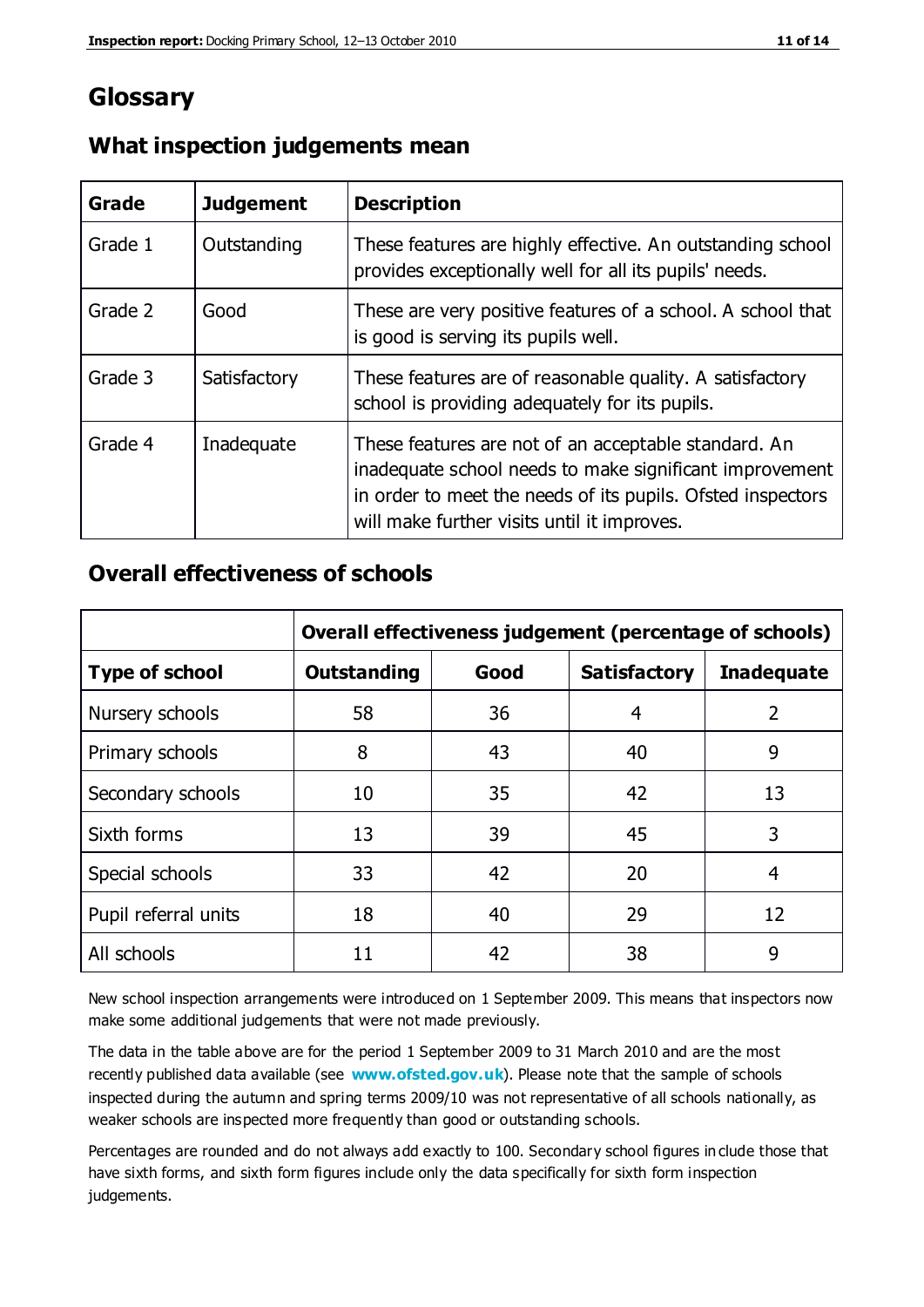## **Common terminology used by inspectors**

| Achievement:                  | the progress and success of a pupil in their learning,<br>development or training.                                                                                                                                                          |  |  |
|-------------------------------|---------------------------------------------------------------------------------------------------------------------------------------------------------------------------------------------------------------------------------------------|--|--|
| Attainment:                   | the standard of the pupils' work shown by test and<br>examination results and in lessons.                                                                                                                                                   |  |  |
| Capacity to improve:          | the proven ability of the school to continue<br>improving. Inspectors base this judgement on what<br>the school has accomplished so far and on the quality<br>of its systems to maintain improvement.                                       |  |  |
| Leadership and management:    | the contribution of all the staff with responsibilities,<br>not just the headteacher, to identifying priorities,<br>directing and motivating staff and running the school.                                                                  |  |  |
| Learning:                     | how well pupils acquire knowledge, develop their<br>understanding, learn and practise skills and are<br>developing their competence as learners.                                                                                            |  |  |
| <b>Overall effectiveness:</b> | inspectors form a judgement on a school's overall<br>effectiveness based on the findings from their<br>inspection of the school. The following judgements,<br>in particular, influence what the overall effectiveness<br>judgement will be. |  |  |
|                               | The school's capacity for sustained<br>improvement.                                                                                                                                                                                         |  |  |
|                               | Outcomes for individuals and groups of pupils.                                                                                                                                                                                              |  |  |
|                               | The quality of teaching.                                                                                                                                                                                                                    |  |  |
|                               | The extent to which the curriculum meets<br>pupils' needs, including, where relevant,<br>through partnerships.                                                                                                                              |  |  |
|                               | The effectiveness of care, guidance and<br>support.                                                                                                                                                                                         |  |  |
| Progress:                     | the rate at which pupils are learning in lessons and<br>over longer periods of time. It is often measured by<br>comparing the pupils' attainment at the end of a key                                                                        |  |  |

stage with their attainment when they started.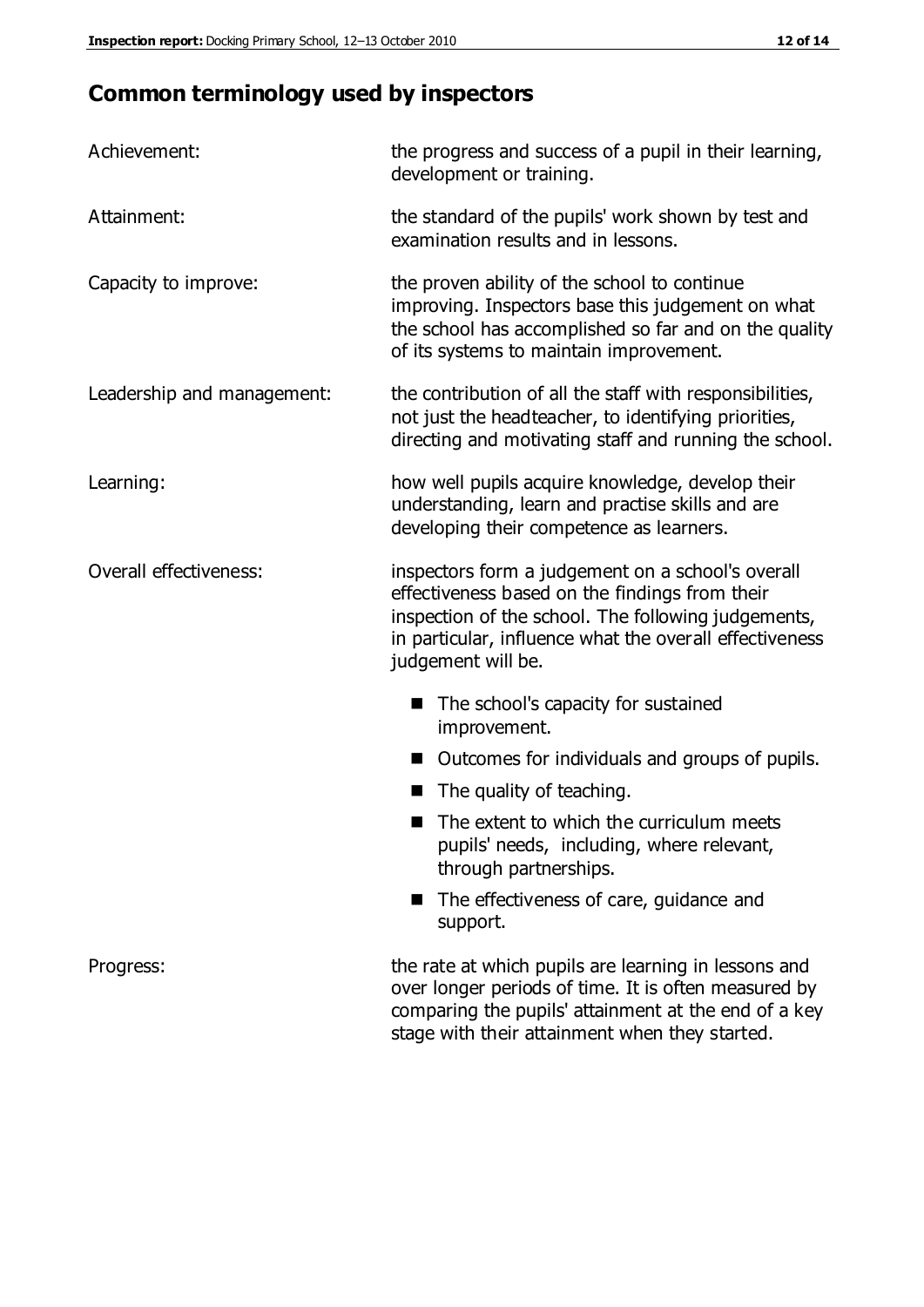#### **This letter is provided for the school, parents and carers to share with their children. It describes Ofsted's main findings from the inspection of their school.**



■ carers to share with their children. It describes

Ofsted's main findings from the inspection of

 $\blacksquare$  the school

14 October 2010

#### Dear Children,

#### **Inspection of Docking Primary School, King's Lynn, PE31 8LH**

Thank you for making us feel so welcome when we visited your school recently. After spending two days with you, talking with you about what you do, looking at your work, watching you learn, and talking to your teachers, we have judged that your school is good.

You clearly enjoy school and we were pleased to see how well you get on together. Your behaviour is excellent and this means that teachers can get on with the job of helping you learn. It was interesting to talk to school councillors about how they contribute to your school community and raise money for different charities. Some Year 6 pupils told us that they had had several different teachers in the last year and felt that, although they continued to try hard with their work, they did not make as much progress as they would have liked. You told us that you enjoy the different themes and the good range of activities. Pupils in Years 5 and 6 clearly enjoyed their Victorian Day! Some of you told us that you find mathematics hard. We have asked Mrs Williams and her staff to try to improve your number recall skills so that you can tackle your work with more confidence.

You are keen to improve your achievement. For some of you, teachers are using ways to help you improve your work, such as identifying what you like in a partner's work. We have asked your teachers to provide you with more consistent ways of helping you to know how well you are doing, and how to improve your work. We would encourage you to use these ways and try hard to make your work even better. We have also asked your school to provide more opportunities for governors and teachers who are responsible for particular subjects to see where they can help you achieve even better.

Thank you again for helping us to find out about your school and we hope that you will continue to be happy and to work hard.

Yours sincerely

Colin Henderson Lead inspector